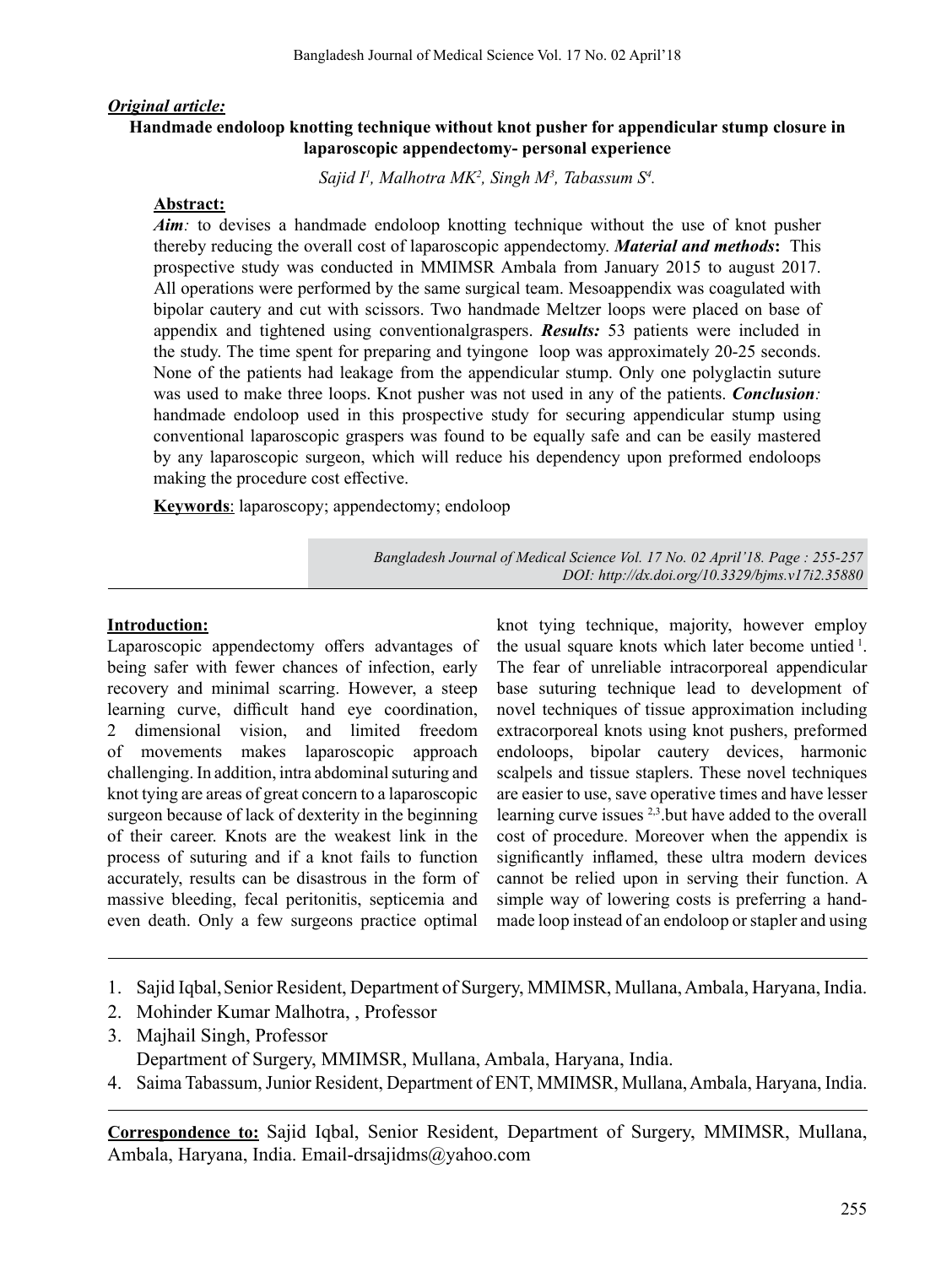conventional laparoscopic instruments to tighten the loop instead of using knot pushers which are not readily available in every hospital in developing countries.

### **Materials and methods:**

This prospective study was conducted in MMIMSR Ambala from January 2015 to august 2017. All operations were performed by the same surgical team. Each patient was given preoperative antibiotics in the form of injcefoperazone 1gm intravenously. Torcars placed were supraumblical 10mm, suprapubic 5mm and left lower abdomen 5mm. Operating table was tilted 15 degree Trendelenberg position and tilted 15 degree to the left. Mesoappendix was coagulated with bipolar cautery and cut with scissors. Two handmade loops were placed on base of appendix and tightened. We used handmade Meltzer's knot using 2-0 polyglactin suture. Both the limbs were cut, the long limb kept relatively longer than the short limb for easy identification inside abdomen. The loop was introduced inside abdomen via 5mm port and looped around the appendix near the base [fig 1]. The long limb was held with a grasper introduced via suprapubic port while the knot was pushed gently by a Maryland grasper introduced via left lateral port, with the convex side of Maryland grasper facing the knot [fig 2, 3]. Second loop was placed in a similar manner 2-3 mm distal to first one. A third loop was similarly placed 5mm away from the second and the appendix cut with scissors in between the 2<sup>nd</sup> and 3<sup>rd</sup> loop. The specimen was retrieved in a finger glove endobag via suprapubic port. Thorough lavage was given using 500ml – 1 liters of normal saline and a Nasogastric tube drain kept in pelvis via suprapubic port. Ethical approval was obtained from the ethic/ research committee of MMIMSR, Mullana, Ambala, Haryana, India

## **Results:**

53 patients were included in the study. 32 (60%) of them were males and 21 (40%) were females.Average age was 30 years, ranging from 18 to 60 years. There was no conversion to open procedure. Mean operating time was 40 mins (30-60 mins). The time spent for preparing and tying one loop was approximately 20- 25 seconds The period of stay in hospital was 1.5 (1– 2) days. During the post-operative period, one patient developed surgical wound infection (1.9%). Two patients had small pelvic collections (3.7%) which were managed conservatively. None of the patients had leakage from the appendicular stump. Only one polyglactin suture was used to make three loops. Knot pusher was not used in any of the patients.

# **Discussion:**

Laparoscopic appendectomy is becoming treatment of choice for acute appendicitis. Although less invasive, this approach entails higher costs of treatment. Many studies have shown that laparoscopic appendectomy costs higher than open appendectomy<sup>4,5</sup>. The cost of laparoscopic appendectomy is based on the disposable equipment, such as endostaplers, endoloops, and trocars. Some surgeons have tried to decrease the number of ports or other surgical instruments used in the operation to reduce costs <sup>6</sup> . Closure of the stump of the appendix with a stapler is a simple but more expensive method when compared with others <sup>7</sup>. Preformed Endoloops, knot pushers, clips and other tissue approximation techniques are expensive and add additional cost to the laparoscopic procedure. Knot pushers sometimes don't work owing to mismatch between its lumen and the size of knot. Our technique is simple and easier than intracorporeal knot tying. Its time saving and very easy to master by young surgeons newly introduced to laparoscopy. It is cheaper than pre-tied endoloops which cost Rs 1000 each in India. There was no need for a knot pusher in our study, which further decreases the cost of instruments. The technique provided satisfactory results. The absence of any stump blowout or fistula, or any communication between the stump and an abscess favours its use in securing the appendicular stump. The small number of the study population forms the main limitation of this study. The lack of control cases operated on with open appendectomy may also be regarded as a limitation; however, significant cost advantage makes the handmade endoloop tightened with conventional instruments the preferred operative method.

## **Conclusion:**

securing the appendicular stump with handmade endoloop using conventional laparoscopic graspers is safe, cost effective, and easy to master.

**Conflict of Interest and source of funds** – None